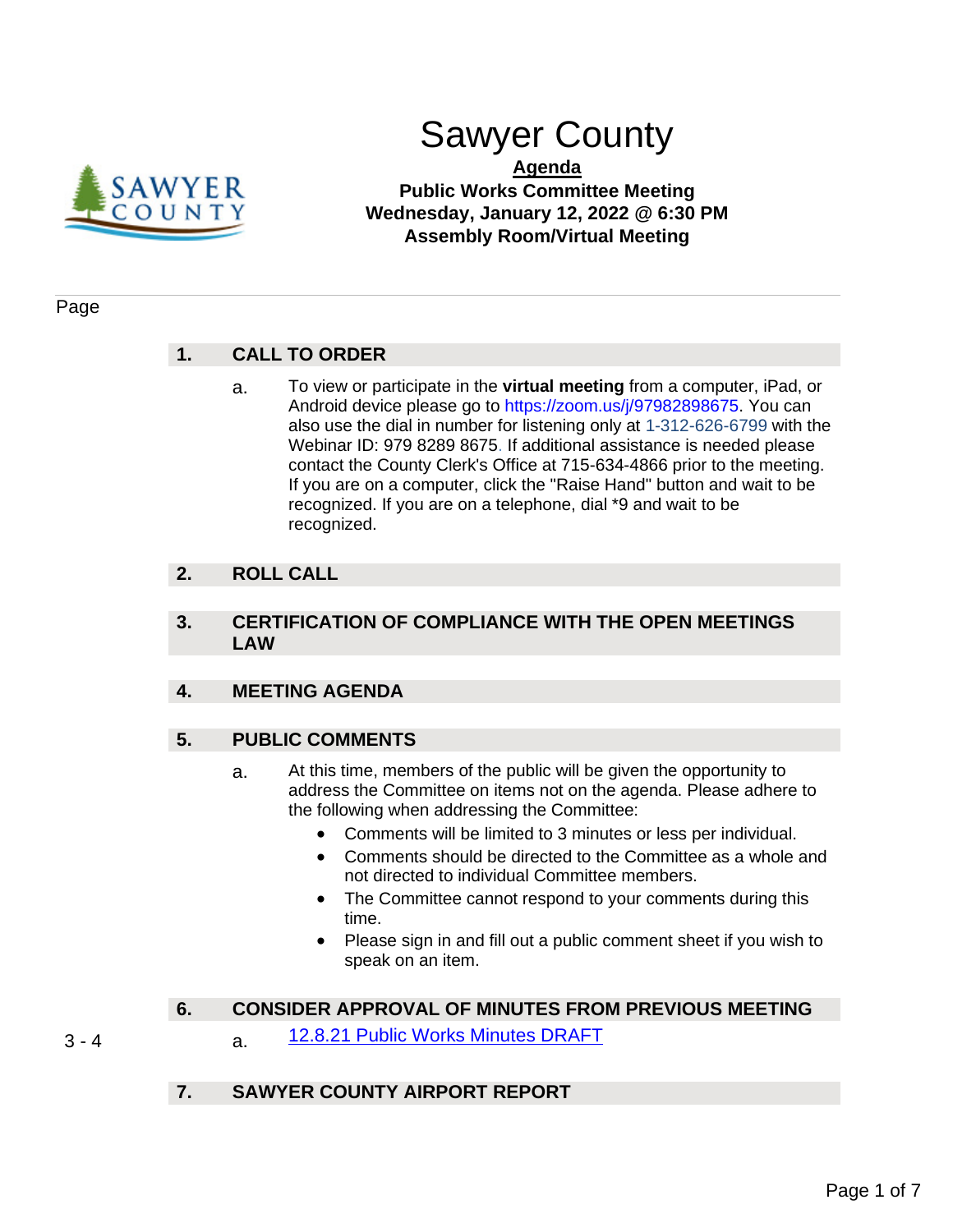5 a. Hayward Aviation, LLC (contracted Airport management) report [Airport Report Jan 2022](#page-4-0)

#### **8. 40-ACRE PARCEL ADJACENT TO AIRPORT TAX ID 12671 (DISCUSSION AND POSSIBLE ACTION)**

#### **9. MUNICODE CODIFICATION UPDATE**

Link to Final Municode Proof: Microsoft Word - [Sawyer County Word](https://sawyercountygov.org/ArchiveCenter/ViewFile/Item/460)  Proofs 12-8-2021 - [without markup.docx \(sawyercountygov.org\)](https://sawyercountygov.org/ArchiveCenter/ViewFile/Item/460)

#### **10. HIGHWAY COMMISSIONER'S REPORT**

6 a. [January 2022 Highway Commissioner Report](#page-5-0)

#### **11. MAINTENANCE DEPARTMENT REPORT**

7 a. Project report [Maintenance Report January 2022](#page-6-0)

#### **12. COURTROOM REMODELING UPDATE**

**13. FUTURE AGENDA ITEMS**

#### **14. CORRESPONDENCE, REPORTS FROM CONFERENCES AND MEETINGS, OTHER MATTERS FOR DISCUSSION ONLY**

#### **DISCLAIMER:**

*A quorum of the County Board of Supervisors or of any of its committees may be present at this meeting to listen and observe. Neither the Board nor any of the committees have established attendance at this meeting as an official function of the Board or committee(s) or otherwise made a determination that attendance at the meeting is necessary to carry out the Board or committee's function. The only purpose for other supervisors attending the meeting is to listen to the information presented. Neither the Board nor any committee (other than the committee providing this notice and agenda) will take any official action with respect to this noticed meeting.*

*Copy sent via email to: County Clerk and News Media. Note: Any person wishing to attend whom, because of a disability, requires accommodation should call the Sawyer County Clerk's Office (715.634.4866) at least 24 hours before the scheduled meeting so appropriate arrangements can be made.*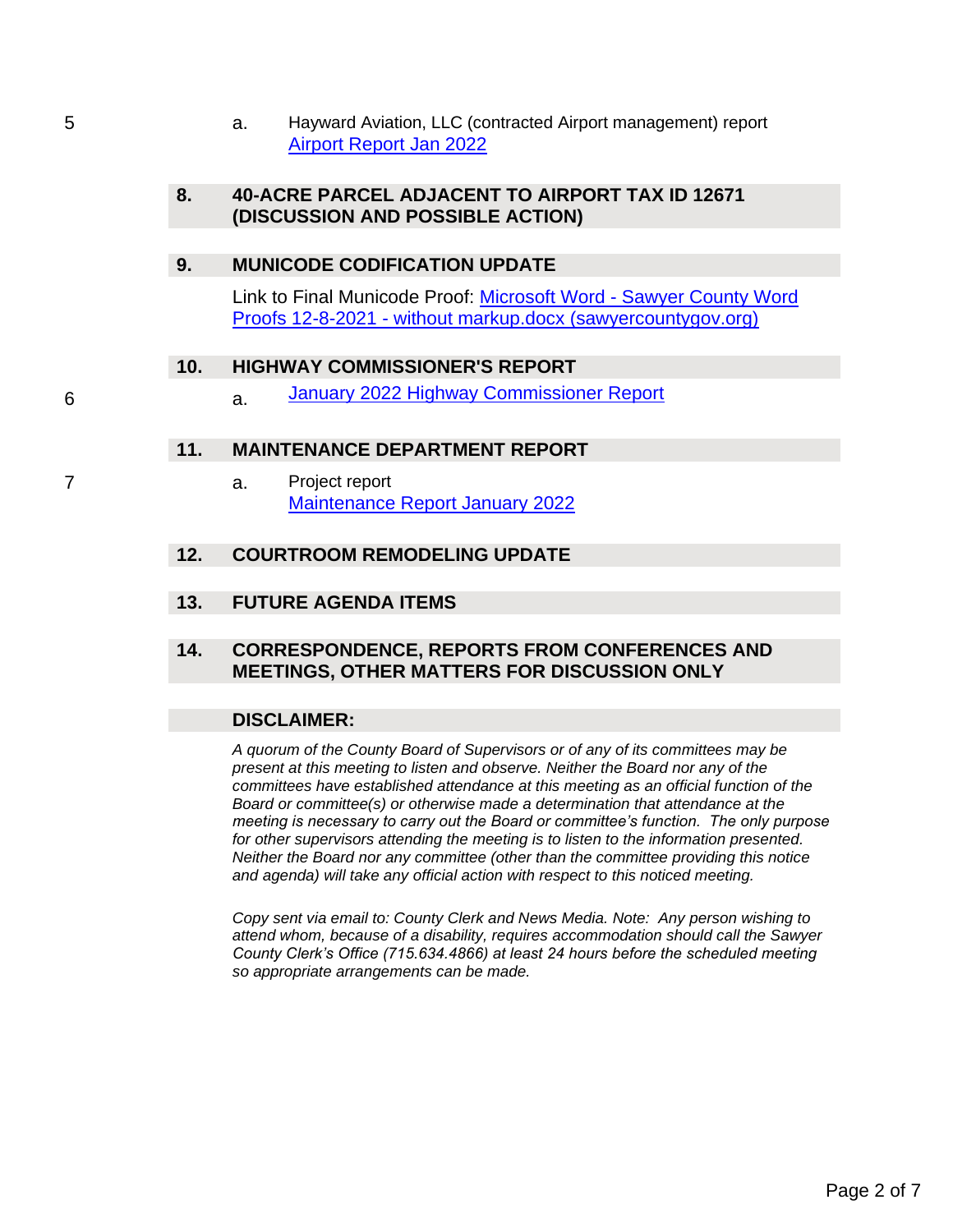<span id="page-2-0"></span>**Minutes of the December 8th meeting of the Sawyer County Public Works Committee Of the Sawyer County Board of Supervisors Assembly Room; Sawyer County**



#### **Voting Committee Members Present: Others Present: Others Present:** Chair: **Ron Kinsley** Tom Hoff Derick Leslie

- Marc Helwig Vice Chair **Mike Coleson** Mike Coleson Gary Gedart  $\boxtimes$  Ed Peters  $\blacksquare$  Ed Peters  $\blacksquare$  Linda Zillmer  $\boxtimes$  Dale Olson Don Mrotek New York Marinoff – Virtual
- $\boxtimes$  Brian Bisonette Virtual  $\blacksquare$  Andrew Daniels Virtual David Keating Virtual Donald Wirsing Bill Noonan Tim Davison **Tony Slack** Tom Witt Barry Stack Dale Vessel

**Call to Order –** Chair Ron Kinsley called the meeting to order at 6:30 pm.

**Certification of Compliance** with the open meeting law was met. Roll Call was taken; quorum was met.

**Meeting Agenda –**

**Public Comment** – Donald Wirsing, Bill Noonan, Tim Davison, Tony Slack, Don Mrotek, Tom Witt, Barry Slack, Dale Vessel

**Minutes from the previous meeting –** A motion was made by Mr. Helwig to approve the minutes of the November 3, 2021, meeting; second by Mr. Olson. Motion carried without negative vote.

**Sawyer County Airport Report –** A written report was provided. Mr. Leslie noted that the snowplowing arrangement with Thompson is going very well. Four federal grant opportunities have been passed that are helping fund projects on the premises. Bathroom remodel will be done this winter.

**Highway Commissioner's Report –** A written report was provided. Mr. Gedart is expected to return from leave of absence on December 7<sup>th</sup>. He presented a temporary snowmobile re-route on Hwy M due to Conner's Creek Bridge closing/repair. Public comments were heard. Mr. Helwig motioned to approve the trail detour; Mr. Peters seconded the motion. Mr. Olson recommended an amendment to the motion to include a duration of one year; second by Mr. Kinsley. The amendment passed without negative vote. The original motion to approve the re-route now for a period of one-year passed without negative vote.

A funds balance report was provided; additional DOT funds and a state aid check are coming in to fund projects.

**Maintenance Department Report –** A written report was provided.

**Oasis Building –** Mr. Hoff advised that the County owns the building and it's currently being used to house Northwest Journey and our own public health vaccine clinic. We have received word that the TAD grant for drug court planning was approved as well as the with the opioid settlement. These funds may require future use of the building for programming.

Steel and Roofing Bids – Mr. Keating explained the reasoning behind recommending the approval for the alternate bids for these to projects. Accepting these bids would also put our budget \$30,000 below anticipated level after the first round of bid packages. A motion was made by Mr. Helwig; second by Mr. Peters to accept the steel bid and forward to County Board for approval. Motion carried without negative vote. A motion was made by Mr. Olson; second by Mr. Peters to accept the roofing bid and forward to county board. Motion carried without negative vote.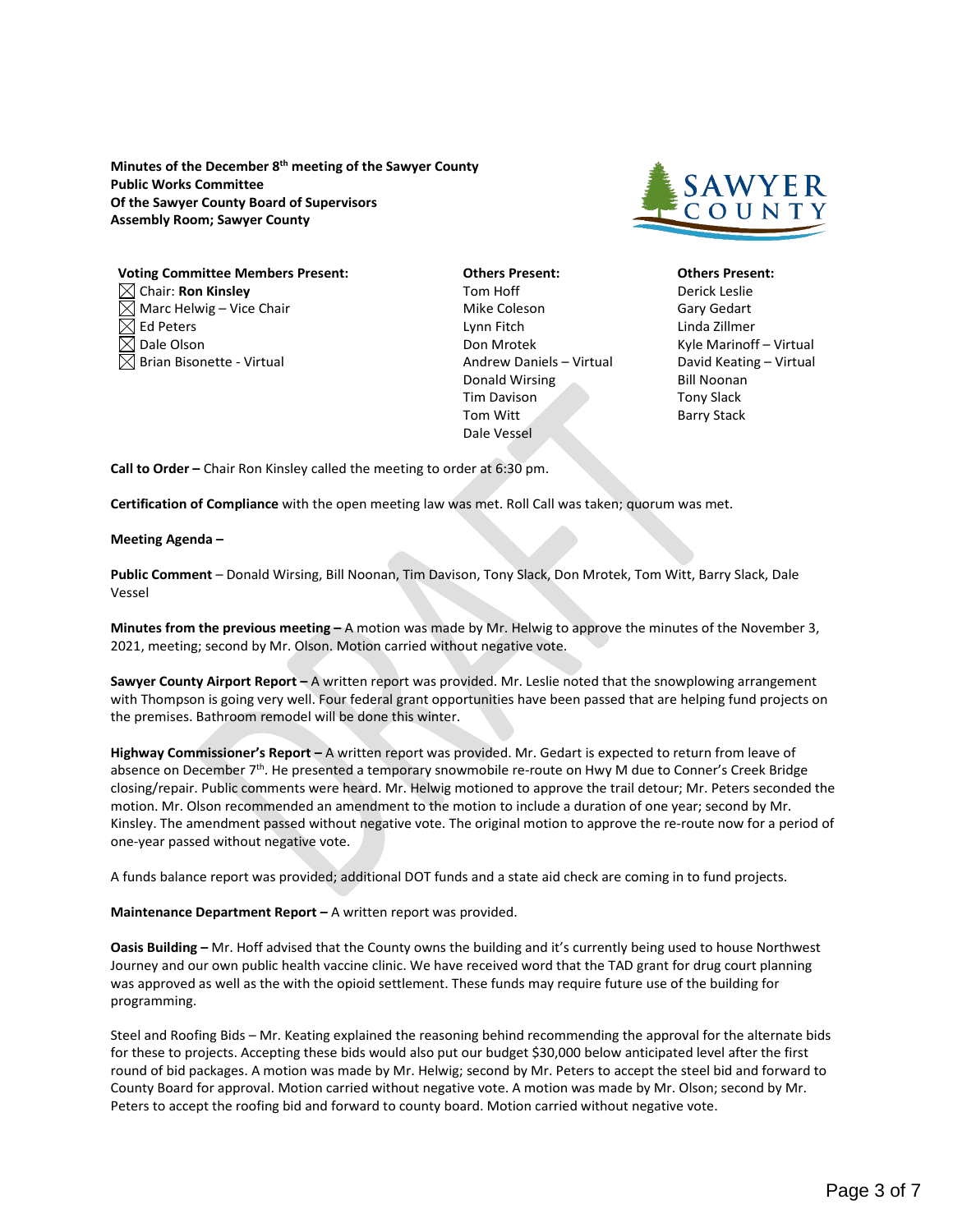**Meeting Date/Time –** The next meeting of the Public Works Committee will be Wednesday, January 12, at 6:30 pm in the Assembly Room.

Meeting adjourned at 7:17 pm Minutes recorded by Lynn Fitch, County Clerk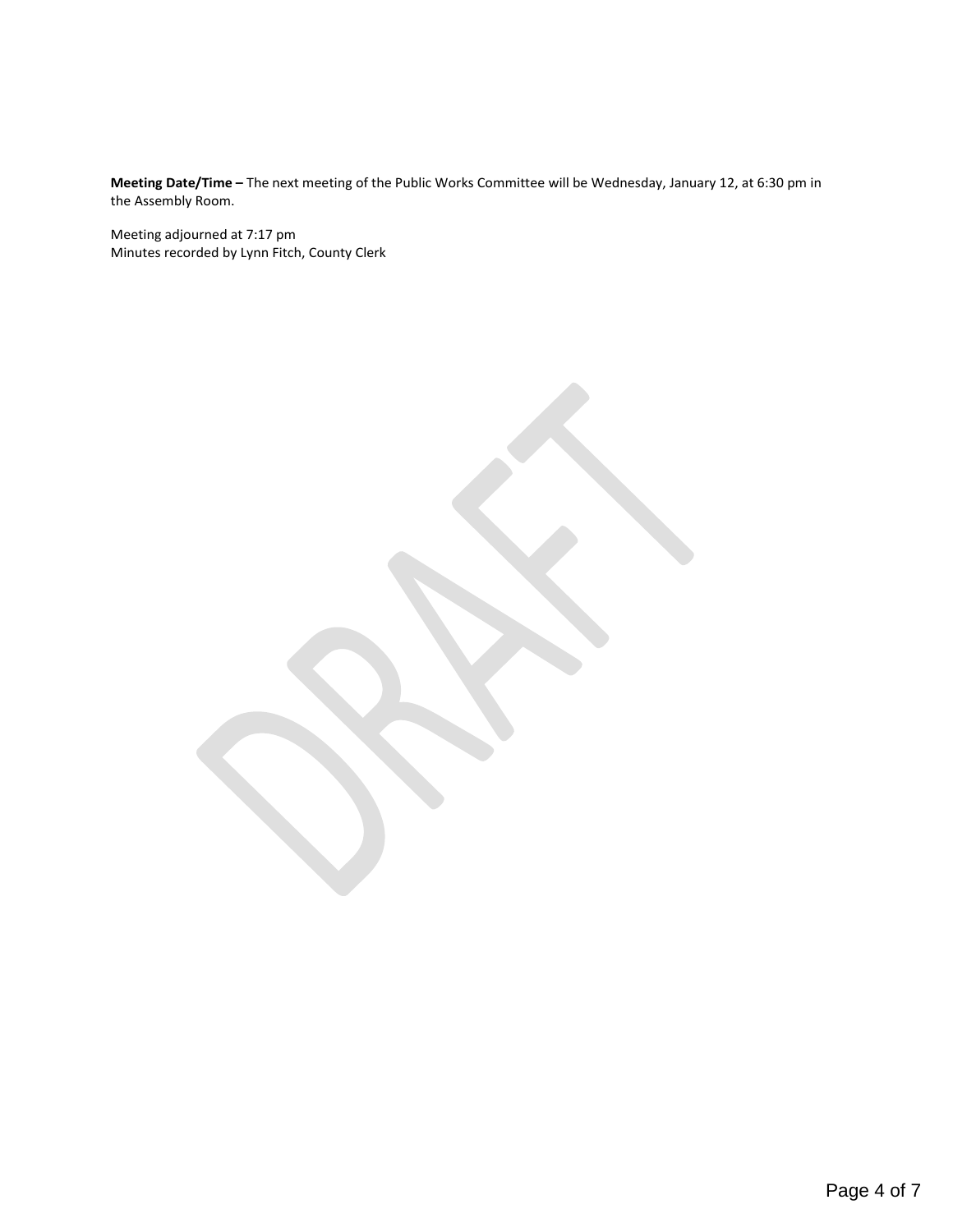#### Sawyer County Airport Management Report

January 2022

(Provided by Airport Manager Derek Leslie)

<span id="page-4-0"></span>- Our 12/14/21 Meeting referencing the upcoming rehabilitation of our runway went very well. Design by Becher Hoppe for the project has already begun and we have a rough timeline on dates upon which things will occur.

- Brushing is on going; we hope to take advantage of cold weather and minimal snow.

- Traffic in and out has slowed immensely, typical for the season. The holidays brought in some operations as will snowmobile season undoubtedly.

- We purchased a new zero turn lawn mower from Ramer Equipment. There was a lot that went into this process, primarily a repair on our existing machine that was going to be cost prohibitive. We took advantage of several budget line items where expense was less than budgeted to make this investment.

- There is a lot that goes into the overall budget and operations at the airport. Yearend numbers are not yet available however we believe that the annual costs of airport operations are down and revenues are up in comparison to previous years. Will be able to update as needed to committee next month.

- Snow removal with Thompson's has been going excellent. Our LTE has been learning on our dedicated equipment and the timeliness of snow removal at the airport has never been quicker.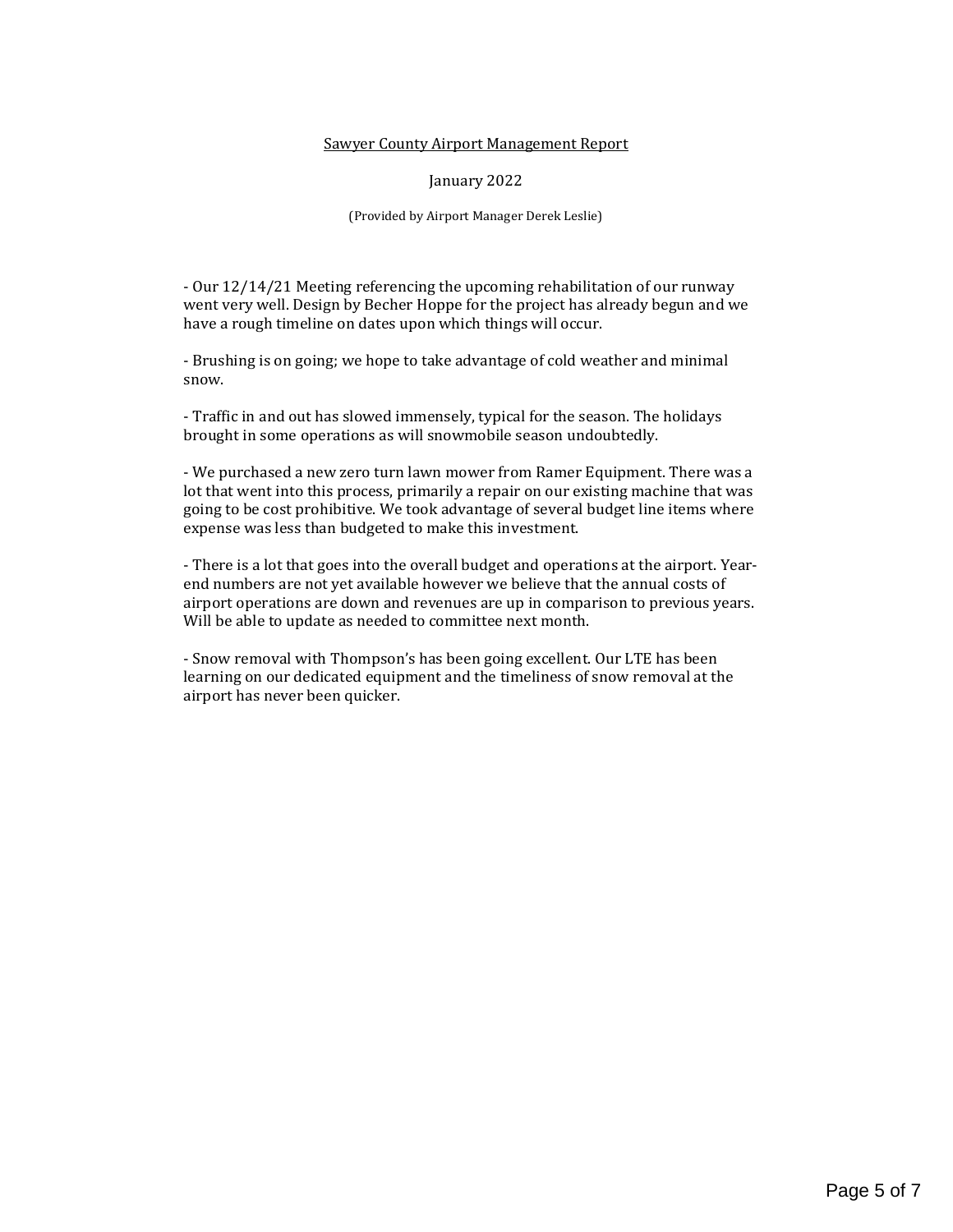<span id="page-5-0"></span>Highway Commissioner Report January, 2022

The crew has been out quite frequently performing snow and ice control activities. An article was placed in the local newspapers detailing our policies and procedures.

When not performing snow and ice activities the crew is still working on the brushing project on STH 77 from Hayward heading east.

The highway department was awarded a grant for a new generator at the Hayward shop. The grant was awarded through the public service commission and it will provide fuel readiness in the event of a power outage. Our current generator, which still operates, is over 60 years old.

The employee who had previously vacated his position with the highway department made a decision to return to his position before any recruitment/interviews were conducted and that individual was reinstated.

There are currently no employees out on worker's compensation. There are currently two employees out with non-work related injuries. Temporary plow drivers are being utilized to fill the vacancies.